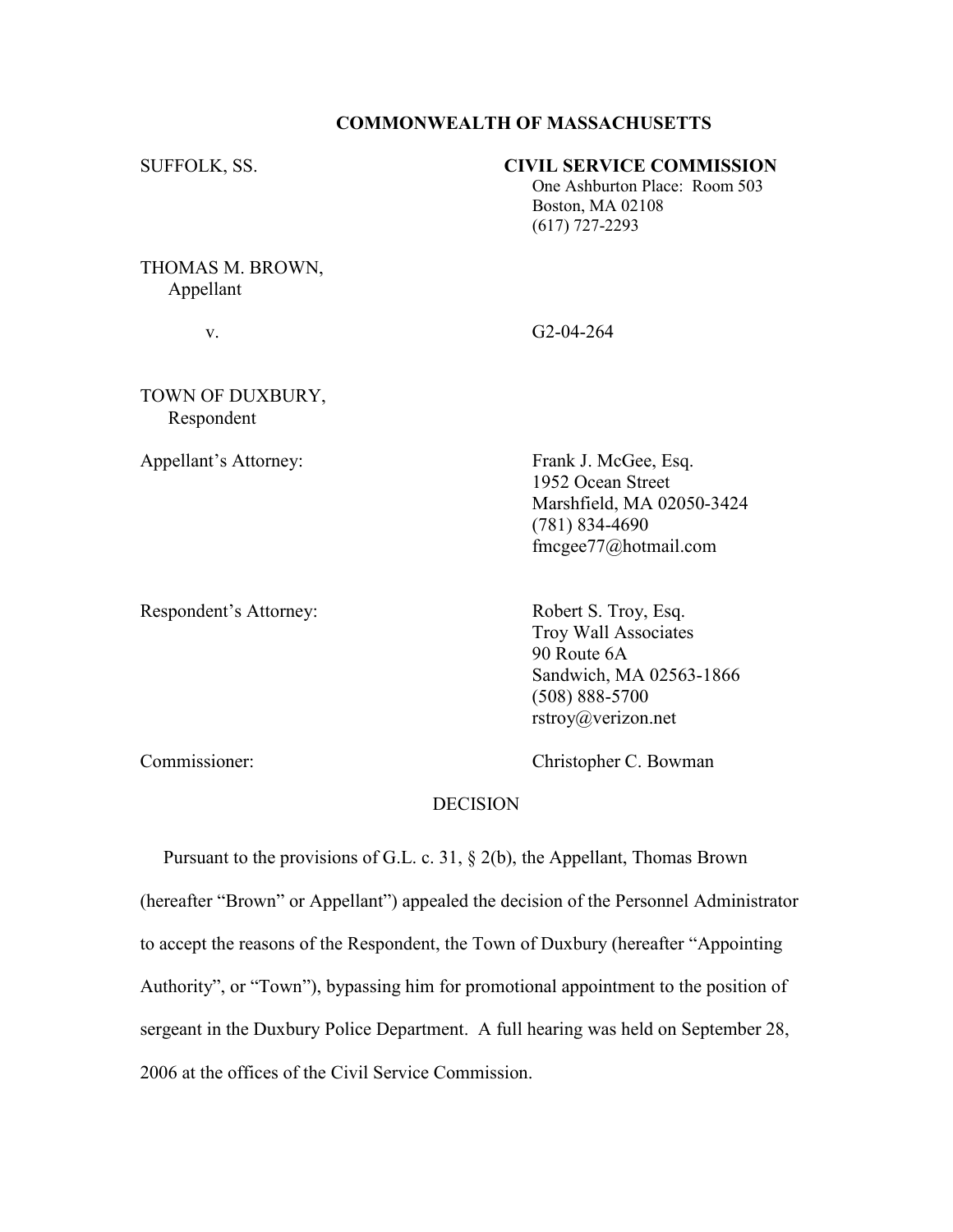## FINDINGS OF FACT:

Fifteen (15) joint exhibits were entered into evidence at the hearing. Based on these

exhibits and the testimony of the following witnesses:

# For the Appointing Authority:

- Enriquo C. Cappucci, former Duxbury Police Chief (1986-1996);
- Imes M. Hussey, Cohasset Police Chief;
- Robert Hayden, Assistant General Manager, MBTA:
- Mark Deluca; current Duxbury Police Chief;

## For the Appellant:

• Thomas Brown, Appellant;

I make the following findings of facts:

- 1. Thomas Brown is a tenured civil service employee in the position of police officer in the Town of Duxbury and has served in that position since December 20, 1999. He received a bachelors degree in criminal justice from Saint Anselm College and a masters degree in criminal justice from Curry College. He attended New England School of Law for one year. (Testimony of Appellant)
- 2. Prior to his appointment as a police officer, the Appellant was employed as a mutual fund account manager at State Street Bank. (Testimony of Appellant)
- 3. On or about May 2004, the Town of Duxbury requested a civil service certification list for the selection of 1 full-time police sergeant. (Exhibit 12)
- 4. On May 11, 2004, the state's Human Resources Division (HRD) certified civil service list number 240452 of eligible applicants for the position of police sergeant in the Town of Duxbury. (Exhibit 12)
- 5. The Appellant achieved a score of eighty-four (84) on the sergeant's exam which was used to generate the above-referenced certification list. (Testimony of Appellant)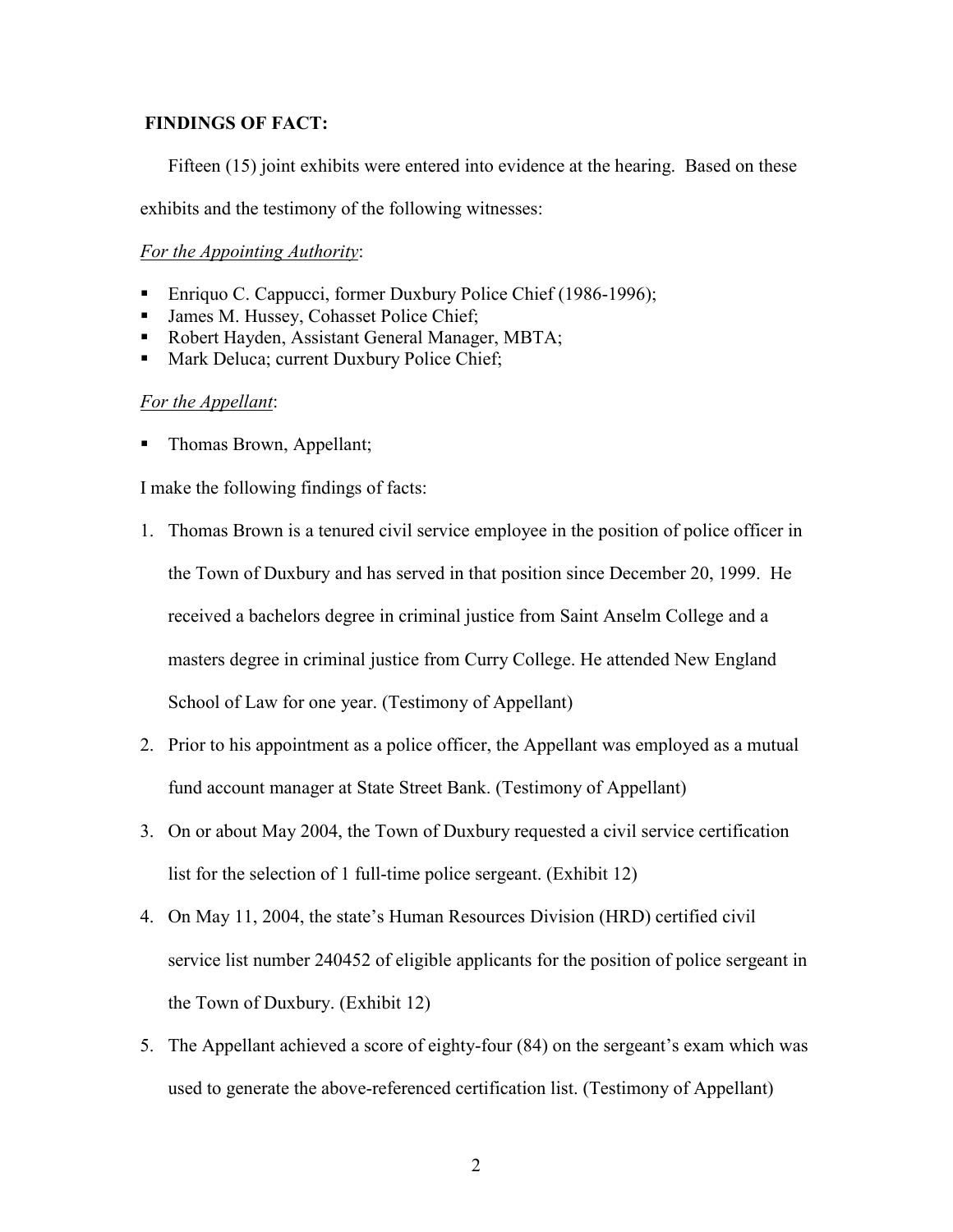- 6. The Appellant was ranked first among three candidates on the certification list. Michael Carbone, another police officer, was ranked second on the same list. (Exhibit 12)
- 7. Mark DeLuca has been the Police Chief in the Town of Duxbury since 1999 and has been working for the Duxbury Police Department for 12 years. Prior to his tenure with the Town of Duxbury, he was employed by the Miami Police Department for 5 years. (Testimony of Chief DeLuca)
- 8. Upon receiving the above-referenced certification list with the names of three eligible candidates for the position of sergeant, Chief DeLuca recruited three individuals to serve on a panel and interview all three candidates. (Testimony of Chief DeLuca)
- 9. Enriquo C. Cappucci was one of the panelists that interviewed the three candidates. Mr. Cappucci served as the Chief of Police with the Town of Shirley from 1982 to 1986 before serving as the Duxbury Police Chief from 1986 to 1996. Mr. Cappucci testified that during his tenure as Duxbury Police Chief, the normal protocol regarding promotions was to conduct oral interviews with the eligible candidates from the appropriate civil service list. (Testimony of Cappucci)
- 10. James M. Hussey was the second member of the panel that interviewed the three candidates. He is currently the Chief of Police in the Town of Cohasset. At the time he served on the panel, he was a Captain at the Boston Police Academy. He was a police officer for the City of Boston since 1980 and eventually served as Superintendent-in-Chief of the Boston Police Department. (Testimony of Hussey)
- 11. Robert Hayden was the third member of the panel that interviewed the three candidates. He served twenty-eight (28) years in the Boston Police Department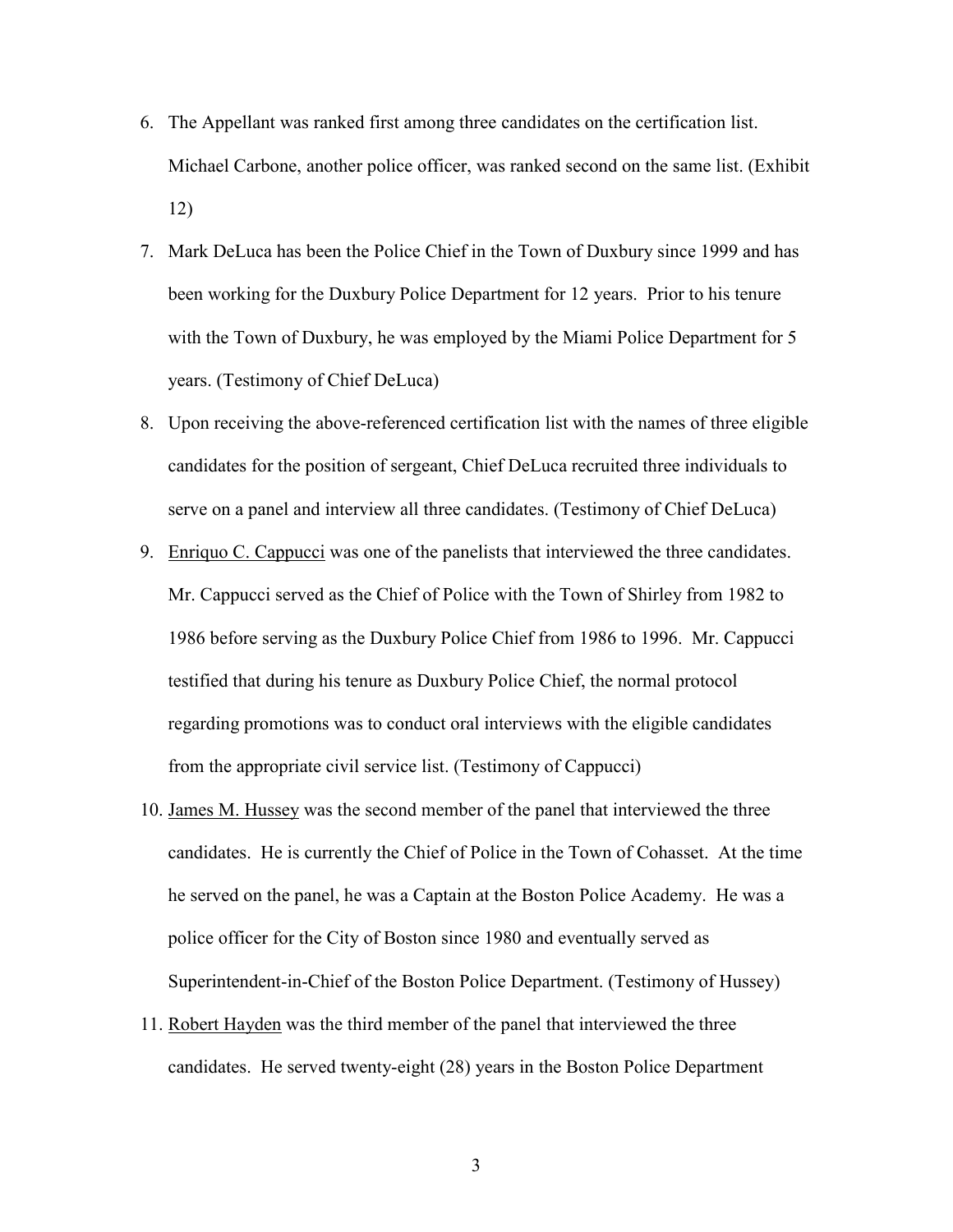eventually serving as Deputy Superintendent. He served as Police Chief in the City of Lawrence for three (3) years and also served as Undersecretary of Public Safety for the Commonwealth of Massachusetts. Most recently, he has been serving as the Assistant General Manager of the MBTA for the past six years. (Testimony of Hayden)

- 12. All three panelists testified that they did not discuss any of the candidates with current police Chief DeLuca prior to the interview. The panelists reported to the Duxbury Police Department to conduct the interviews one hour prior to the first interview and were given a set of questions and evaluation forms to complete.
- 13. The questions used by the panelists were the same questions developed and used during a previous promotional screening process in the Duxbury Police Department. They included five questions including four case scenarios in which the candidates were asked how they would handle the situation as a sergeant. Below each question on the sheet used by the panelist was a heading "Answer should include" followed by up to five (5) points that the candidate should mention during his answer. (Testimony of Chief DeLuca; Exhibit 5)
- 14. Each panelist was asked to rate the candidate on each of the five (5) questions on a scale of 1 to 5 with 1 being the lowest rating and 5 being the highest rating. Each panelist also rated each of the candidates on a scale of 1 to 5 on "uniform appearance". When the individual scores from each question and the uniform appearance section were added together, the highest possible score any candidate could receive was a 30. In addition to the ratings, each panelist made detailed hand-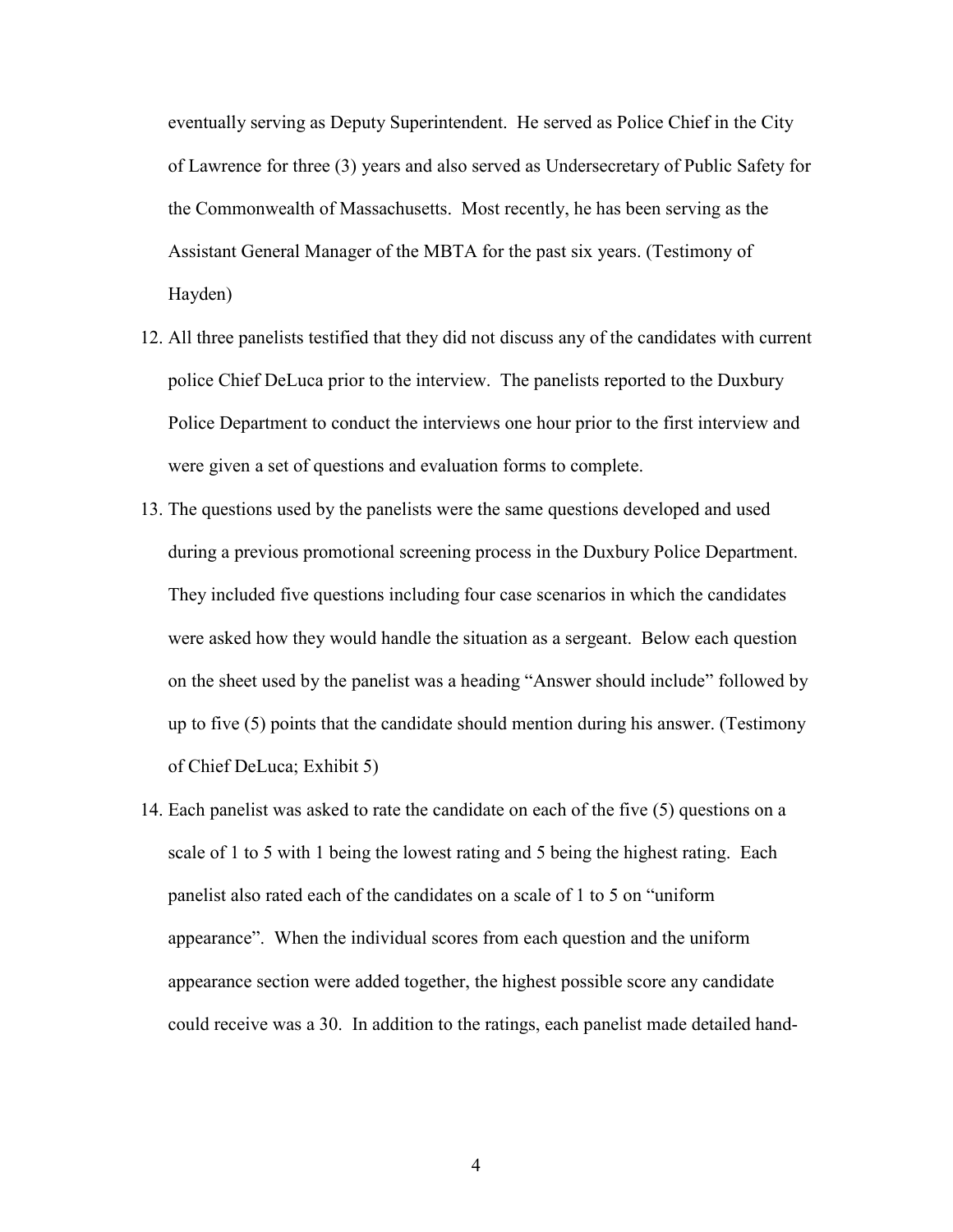written notes that were attached to the evaluation forms and admitted as exhibits at the Commission hearing. (Exhibits 6, 7 and 8)

- 15. All three panelists ranked another police officer, Michael Carbone, as #1 and the Appellant as #2. Panelist Cappucci gave Carbone a total of 26 points and the Appellant 20 points. Panelist Hussey gave Carbone a total of 28 points and the Appellant 23 points. Panelist Hayden gave Carbone a total of 29 points and the Appellant 25 points. (Exhibits 6, 7 and 8)
- 16. All three panelists testified as witnesses for the Town at the Commission hearing regarding this appeal. They had been sequestered at the outset of the hearing. All three panelists testified that the Appellant focused too much on his experience as a mutual fund manager at State Street Bank and wasn't able to show how he would use that experience as a police sergeant. A common theme among all the panelists was that the Appellant offered incomplete or partial answers that resulted from his limited five years of experience as a police officer at the time of the interview.
- 17. Panelist Cappucci was concerned that the Appellant, in response to a question regarding a domestic dispute, didn't seem to understand that an arrest would have been required in the case scenario described to him and offered only a "half-answer" in response to a question regarding a high speed chase. (Testimony of Cappucci and Exhibit 6)
- 18. Panelist Hussey was also concerned about the Appellant's partial answer in regard to the question regarding a high speed chase, testifying that the Appellant failed to mention one of the more important factors in considering whether or not to terminate such a chase – weather conditions. Hussey was also concerned that the Appellant, in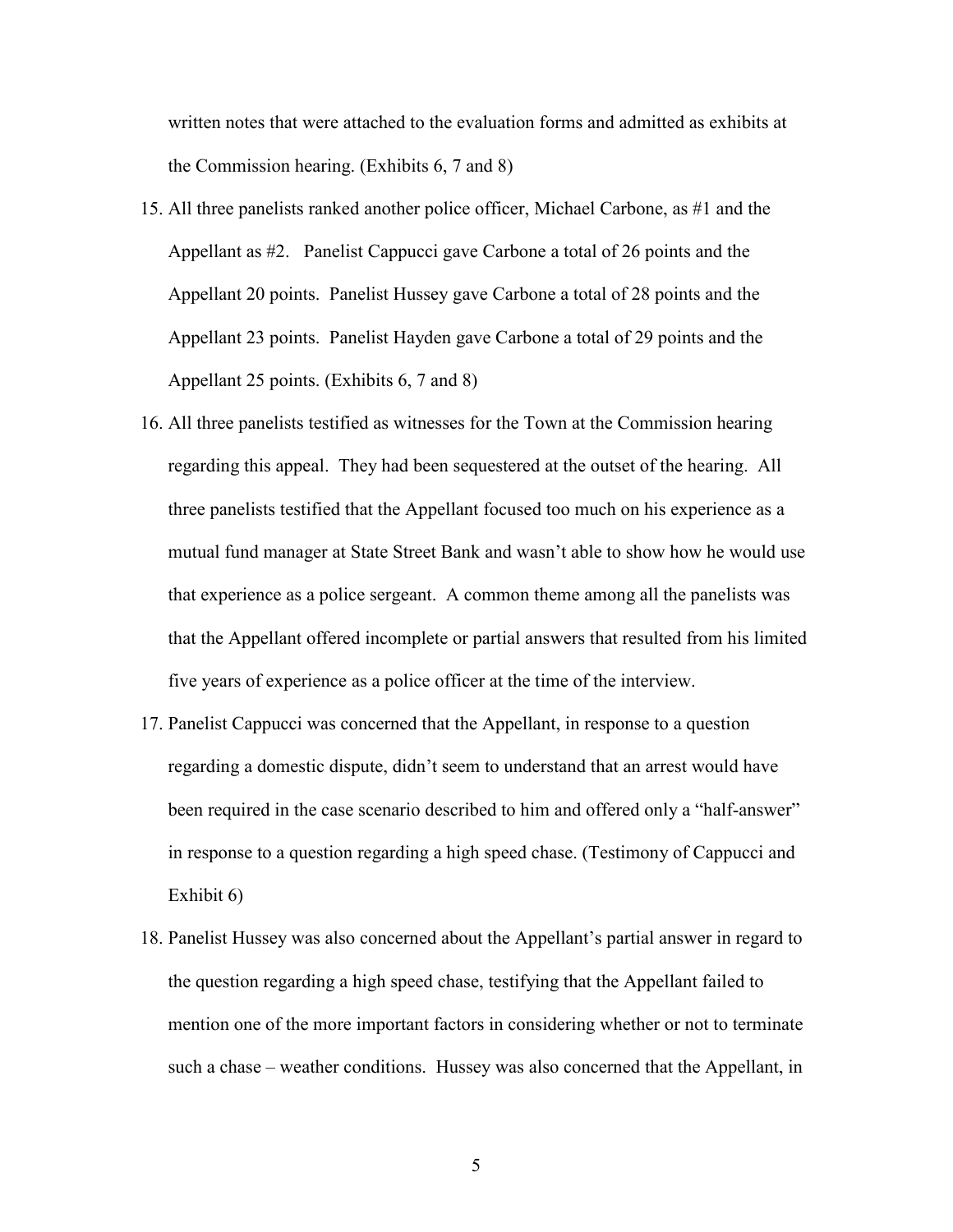response to a scenario in which he is the first to respond to a homicide scene, failed to recognize that the first priority is to identify the victim. (Testimony of Hussey and Exhibit 7)

- 19. Panelist Hayden was concerned that the Appellant, in response to a question regarding an officer reporting to duty with alcohol on his breath, suggested that the officer be sent home. Hayden was concerned that sending such an officer home in his own car was a recipe for disaster and, again, reflected a lack of real-time experience. (Testimony of Hayden and Exhibit 8)
- 20. In sharp contrast to their evaluation of the Appellant, all three panelists expressed strong confidence in the performance of Michael Carbone, the candidate that was selected for the position. Carbone has over ten (10) years of experience as a Duxbury police officer including four years as a detective. All three panelists testified that Carbone's answers were more thorough, complete and strongly reflected his greater experience with all facets of police duties and responsibilities. (Testimony of Cappucci, Husssey and Hayden and Exhibits 6, 7 and 8)
- 21. Panelist Cappucci testified that Carbone's answers incorporated his duties as detective and that he offered "better, more thorough answers" to each question. Cappucci, summing up his preference of Carbone over the Appellant, testified that, "you can't put a supervisor on the street who *thinks* he knows what he's doing". (Testimony of Cappucci)
- 22. Panelist Hussey was impressed that Carbone listed all of the conditions that should be considered when deciding whether to call off a high speed chase and believed that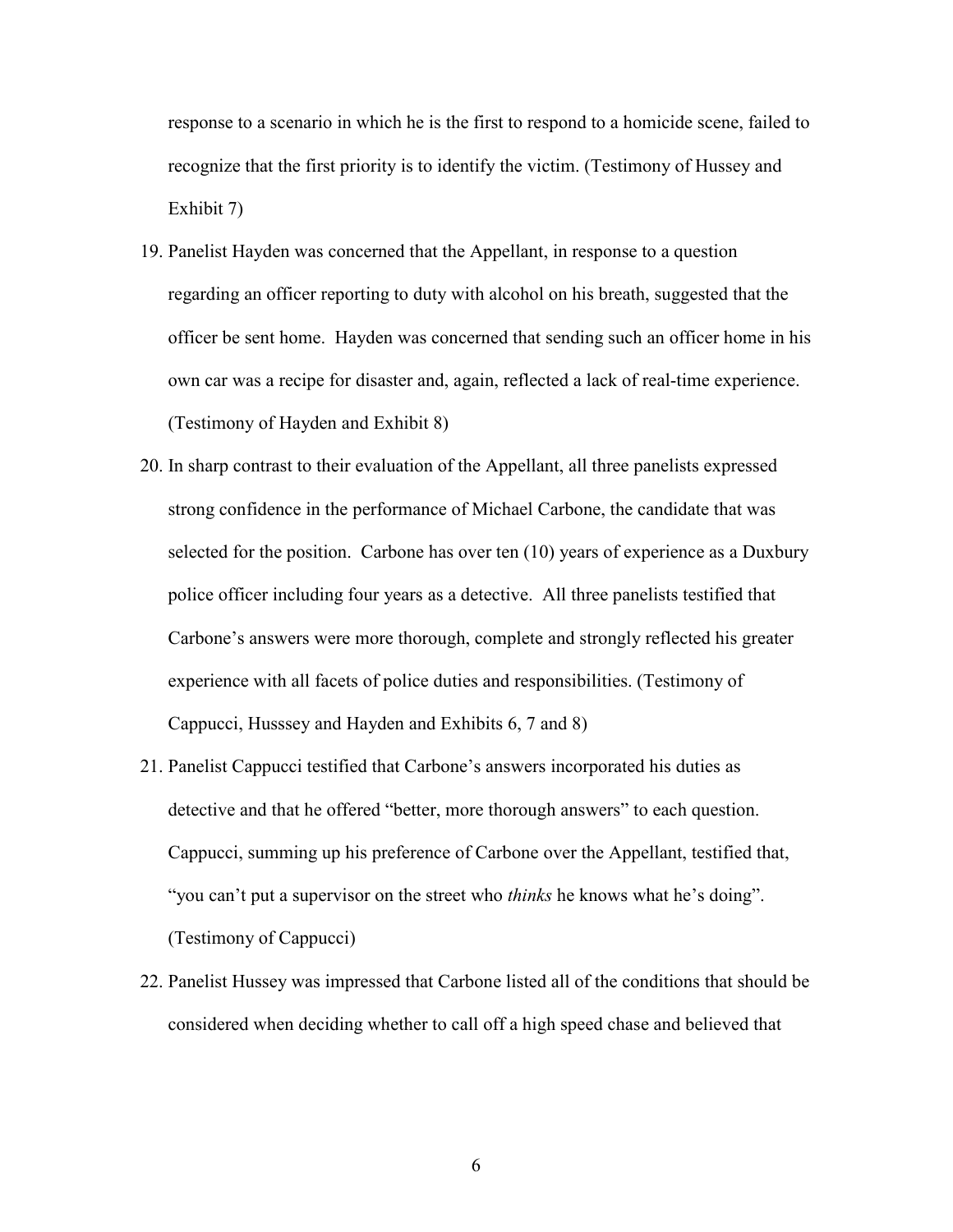Carbone's answer in regard to arriving at a homicide scene reflected his experience as a detective. (Testimony of Hussey)

- 23. Panelist Hayden testified that Carbone was "more sure of himself…there was no hesitation...he was more self-assured". (Testimony of Hayden)
- 24. Chief DeLuca also sought input from three superior officers in the Duxbury Police Department. None of them recommended the Appellant. Two of them recommended Carbone and one recommended the third candidate. (Testimony of Chief DeLuca and Exhibits 2, 3 and 4)
- 25. Chief DeLuca also testified at the Commission hearing. He testified that while Duxbury is "lucky to have all three candidates", he concurred with the interview panel that Carbone was the better choice due to his experience, communication skills and greater self-confidence. (Testimony of Chief DeLuca)
- 26. The Appellant testified on his own behalf at the Commission. He disputed some of the testimony of the panelists, specifically testifying that he did mention weather conditions in response to the question about a high-speed chase and he did mention that the domestic dispute incident did represent an "arrestable offense". In regard to sending an officer home who had alcohol on his breath, the Appellant testified at the Commission that "if the officer was impaired, I would have had him driven home" and then talked about .06 on a breathalyzer being the minimum standard for arrest. (Testimony of Appellant)
- 27. Both during direct testimony and cross-examination, the Appellant focused more on a literal dissection of the law and less on real-life experiences, leaving this Commissioner with the same impression left with the three panelists. Put simply, the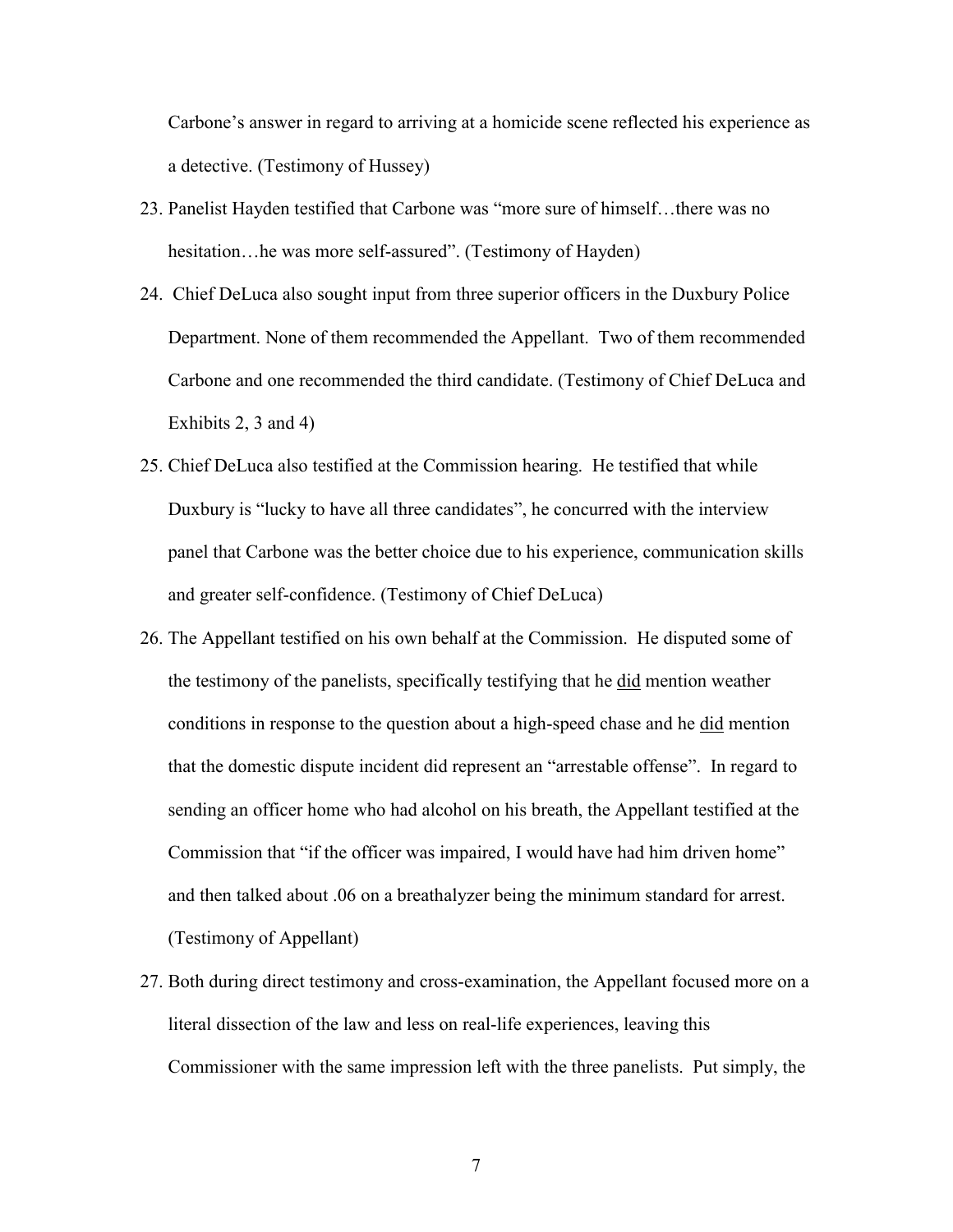Appellant can demonstrate his "book smarts", but is limited in the area of "street smarts" needed to perform the duties of a sergeant. (Testimony, Demeanor of Appellant)

- 28. On May 28, 2004, the Town notified HRD that it had selected Officer Carbone, the #2 candidate on the civil service list, over the Appellant and provided the positive reasons for selecting Carbone. (Exhibit 10)
- 29. HRD approved the reasons for bypass and the Appellant appealed that decision to the Civil Service Commission. (Exhibits 13, 14 and 15)

## CONCLUSION:

 The role of the Civil Service Commission is to determine "whether the Appointing Authority has sustained its burden of proving that there was reasonable justification for the action taken by the appointing authority." City of Cambridge  $\nu$ . Civil Service Commission, 43 Mass. App. Ct. 300, 304 (1997). Reasonable justification means the Appointing Authority's actions were based on adequate reasons supported by credible evidence, when weighed by an unprejudiced mind, guided by common sense and by correct rules of law. Selectmen of Wakefield v. Judge of First Dist. Ct. of E. Middlesex, 262 Mass. 477, 482 (1928). Commissioners of Civil Service v. Municipal Ct. of the City of Boston, 359 Mass. 214 (1971). G.L. c. 31, s. 2(b) requires that bypass cases be determined by a preponderance of the evidence. A "preponderance of the evidence test requires the Commission to determine whether, on the basis of the evidence before it, the Appointing Authority has established that the reasons assigned for the bypass of an Appellant were more probably than not sound and sufficient." Mayor of Revere v. Civil Service Commission, 31 Mass. App. Ct. 315 (1991).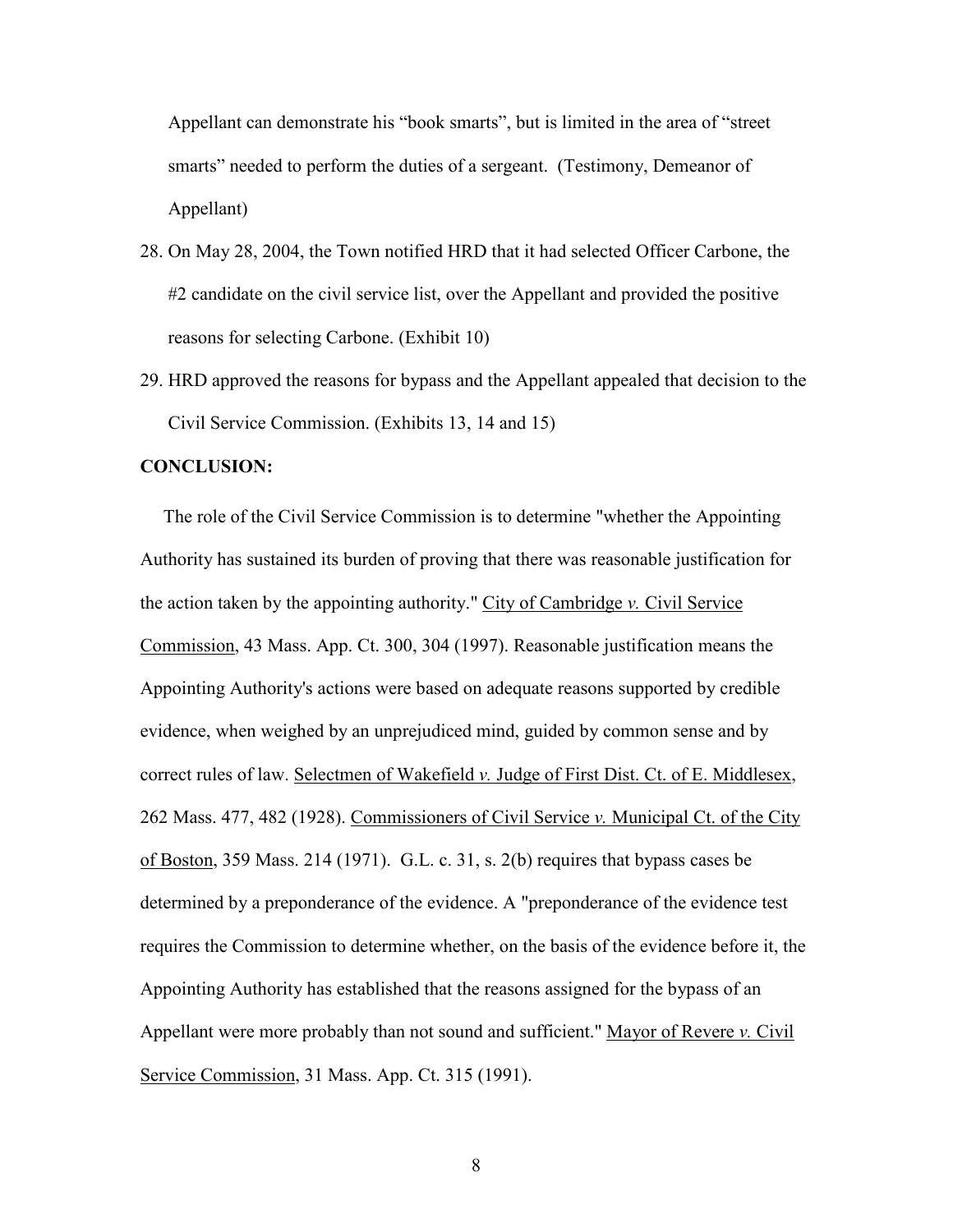Appointing Authorities are rightfully granted wide discretion when choosing individuals from a certified list of eligible candidates on a civil service list. The issue for the commission is "not whether it would have acted as the appointing authority had acted, but whether, on the facts found by the commission, there was reasonable justification for the action taken by the appointing authority in the circumstances found by the commission to have existed when the Appointing Authority made its decision." Watertown v. Arria, 16 Mass. App. Ct. 331, 334 (1983). See Commissioners of Civil Serv. v. Municipal Ct. of Boston, 369 Mass. 84, 86 (1975) and Leominster v. Stratton, 58 Mass. App. Ct. 726, 727-728 (2003). However, personnel decisions that are marked by political influences or objectives unrelated to merit standards or neutrally applied public policy represent appropriate occasions for the Civil Service Commission to act. City of Cambridge, 43 Mass. App. Ct. at 304.

 Thomas Brown is a well-educated professional who had four years of experience as a police officer when the promotional opportunity for the sergeant's position arose in 2004. Michael Carbone had over ten years of experience as a police officer at the time including four years as a detective. Both of these officers appeared among the three eligible candidates on the civil service promotional list for sergeant, with Brown ranked first and Carbone ranked second.

 Duxbury Police Chief Mark DeLuca assembled an interview panel to assess the three candidates on the civil service list and asked them to submit their recommendation to him. The three panelists included a former Duxbury Police Chief, a former Captain at the Boston Police Academy who is now the Police Chief in Cohasset and the current Assistant General Manager of the MBTA who previously served as the Police Chief in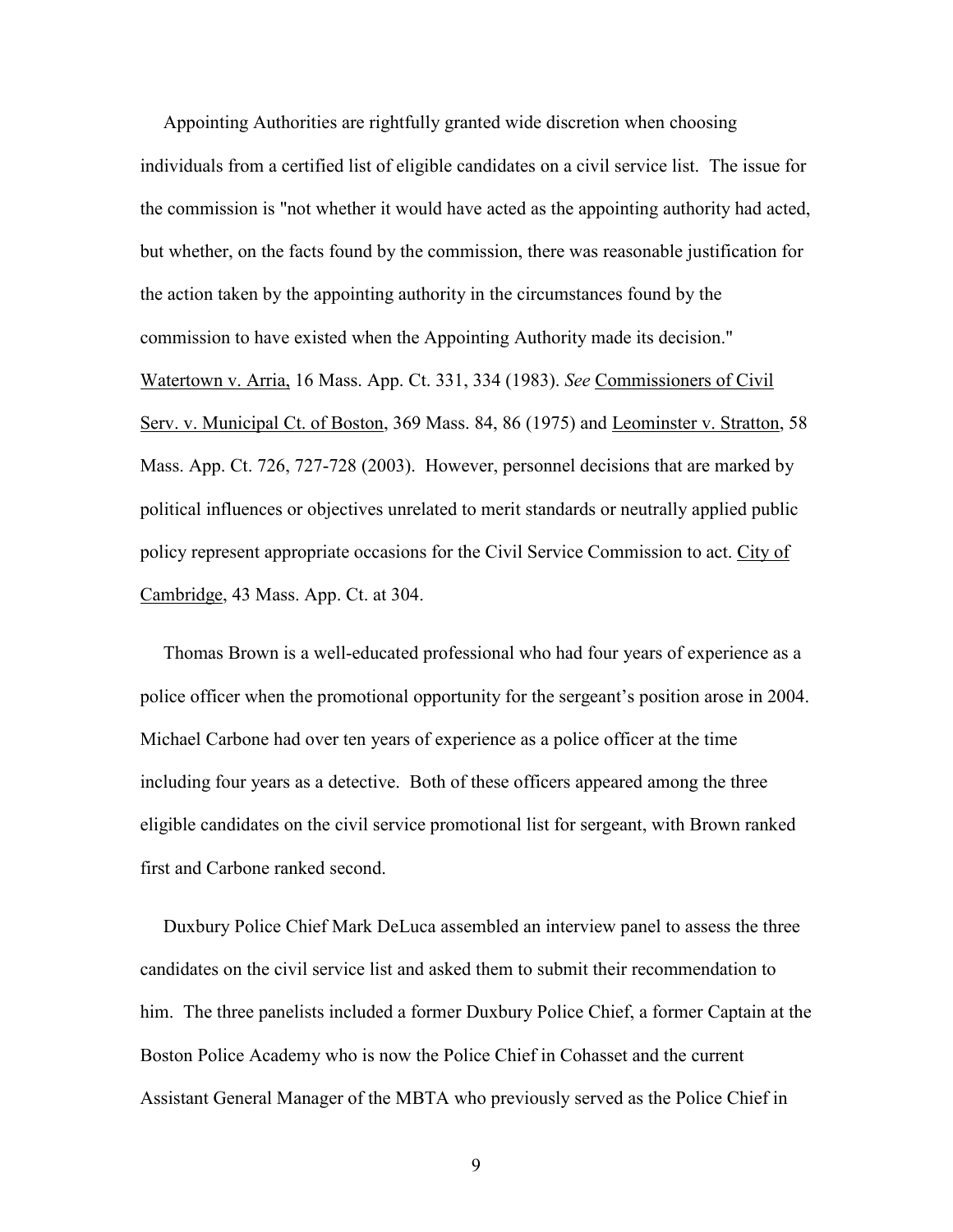Lawerence, Deputy Superintendent of the Boston Police Department as well as Undersecretary of Public Safety for the Commonwealth of Massachusetts. Absent recruiting the Joint Chiefs of Staff, it is hard to imagine how Chief DeLuca, who did not sit on the panel, could have assembled a more experienced, competent or objective group of panelists to interview the candidates. Each of the panelists testified before the Commission. Their decades of law enforcement experience, insight, and integrity was evident to anyone in the hearing room. The Town of Duxbury was fortunate to have received their volunteer services in selecting their next police sergeant.

 While each of the panelists raised concerns about the Appellant's answers to individual questions, they shared a common assessment that the Appellant, when compared against the candidate listed second on the civil service list, was unable to answer the questions in a complete and thorough manner, largely because of his lack of experience. In a post-hearing brief submitted to the Commission, the Appellant argues that "training and experience" is already factored into the civil service scores and rankings. Therefore, according to the Appellant, it is unfair for the panelists to cite Carbone's experience as a positive factor contributing to his bypass. The Commission disagrees. In this case, each of the panelists indicated that the Appellant's lack of experience contributed to his partial and incomplete answers to questions posed to him. That is a fair and relevant observation to be considered by the Town in the selection process which is not necessarily captured by a written civil service examination.

 More broadly, the Appellant argues that the Town "totally disregarded the results of the competitive examination and based the promotions made in this case to a significant and substantial degree upon the scores given to the candidates by the panel who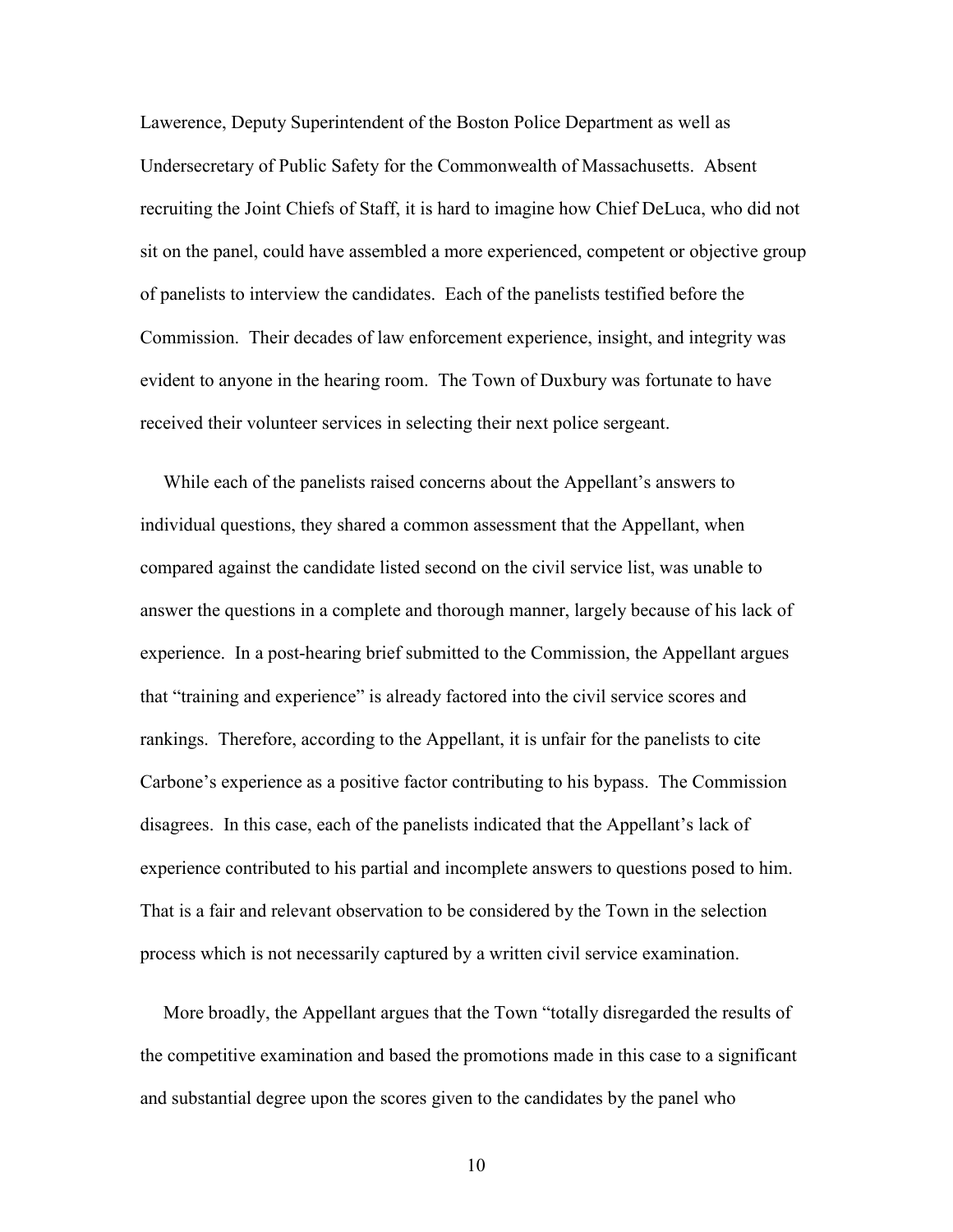interviewed and questioned the candidates." The Appellant goes on to argue that, "in effect, the appointing authority has substituted the questions by the panel and the answers to those questions by the candidates for the competitive civil service examination administered by (HRD)" and labels the Appointing Authority's actions as "totally impermissible conduct". The Commission staunchly disagrees. Not only is an interview process, which includes questions upon which each panelist uses a common scoring method *permissible*, it should be *encouraged*. Paper and pencil civil service examinations should not be used as the sole determinant when making hiring and promotional decisions, particularly when it concerns appointments as important and sensitive as a police sergeant. While it is fair game for the Commission to assess whether an interview process is conducted on a level playing field free of political or personal bias, it would be contrary to the concept of basic merit principles, not to mention public safety, for the Commission to discourage public sector employers from exercising their valid discretion via an interview process.

 In the instant case, the interview process, including the panelists chosen, was above reproach. The recommendation of the three-member panel was unanimous and based on fair and reasonable job-related criteria that indicated that Michael Carbone was the preferred candidate. The Town bypassed Mr. Brown with just cause, providing sound, rationale reasons for its decision and there is no evidence of inappropriate motivations or objectives on the part of the Appointing Authority that would warrant the Commission's intervention.